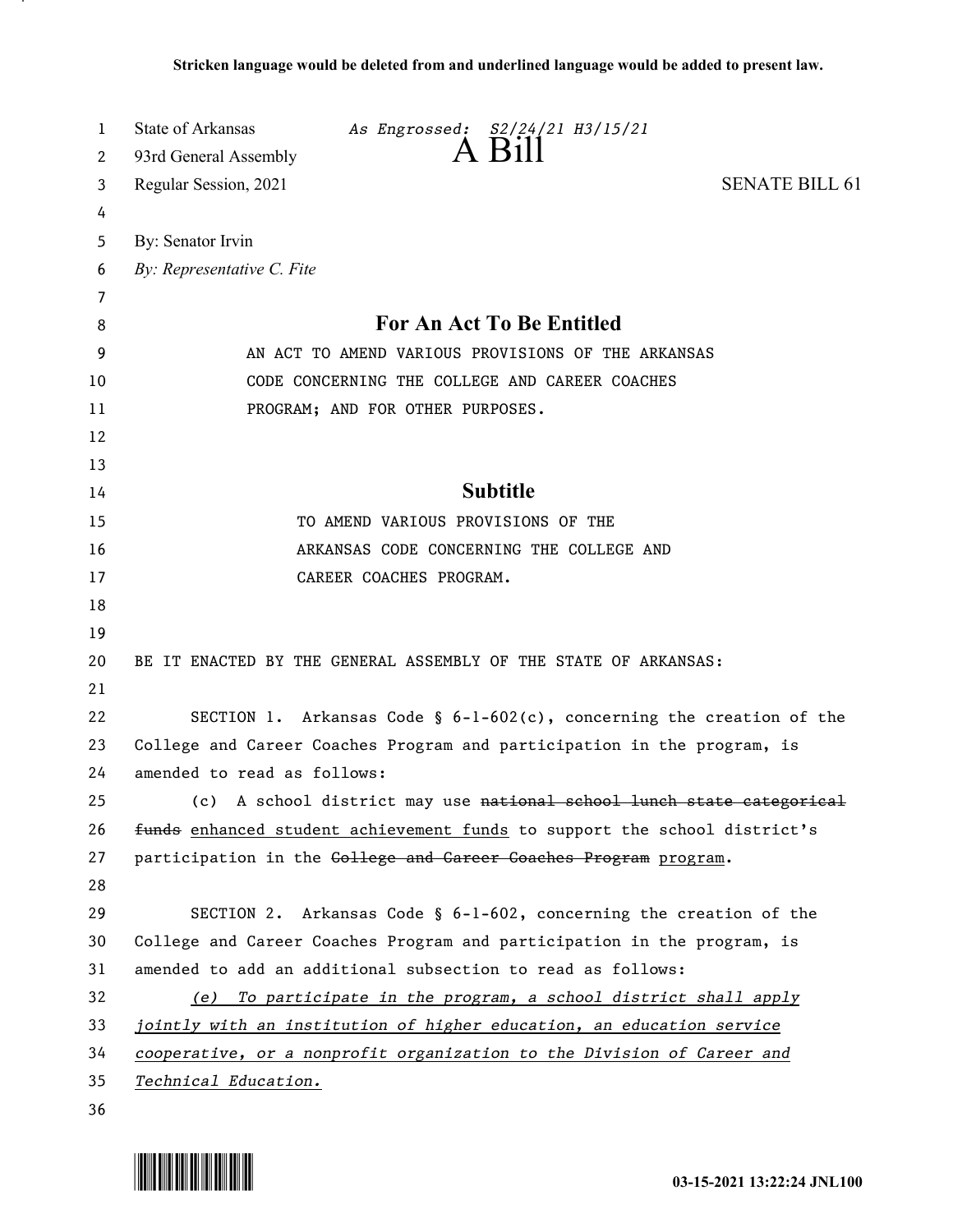```
1 SECTION 3. Arkansas Code § 6-1-603(b)(3), concerning the 
 2 administration of the College and Career Coaches Program, is amended to read 
 3 as follows:
 4 (3) Monitor implementation of the College and Career Coaches 
5 Program by on-site technical assistance visits at least one (1) time every 
6 five (5) two (2) years;7
8 SECTION 4. Arkansas Code § 6-1-603(b)(5)(B), concerning the 
9 administration of the College and Career Coaches Program, is amended to read 
10 as follows:
11 (B) Prioritizing approval and supplemental grant funding
12 to College and Career Coaches Programs in Tier 3 and Tier 4 counties that are
13 operated in partnership between a school district, an institution of higher 
14 education, an education service cooperative, or a nonprofit organization
15 Verifying the partnership between a school district and an institution of 
16 higher education, an education service cooperative, or a nonprofit 
17 organization; and
18
19 SECTION 5. Arkansas Code § 6-1-604(a)(2), concerning the duties and 
20 supervision of college and career coaches, is amended to read as follows:
21 (2) Hold a career development facilitator certification or be 
22 eligible to complete the required career development facilitator training
23 Complete the required training on facilitating career development within one 
24 (1) year of hiring.
25
26 SECTION 6. Arkansas Code § 6-1-604(b)(1), concerning the duties and 
27 supervision of college and career coaches, is amended to read as follows:
28 (1) Assisting the career orientation instructor development
29 teacher with the development of college and career plans for students, 
30 beginning in grade seven (7);
31
32 SECTION 7. Arkansas Code § 6-1-604(b), concerning the duties and 
33 supervision of college and career coaches, is amended to add additional 
34 subdivisions to read as follows:
35 (14) Attending continuing education programs on facilitating 
36 career development; and
```